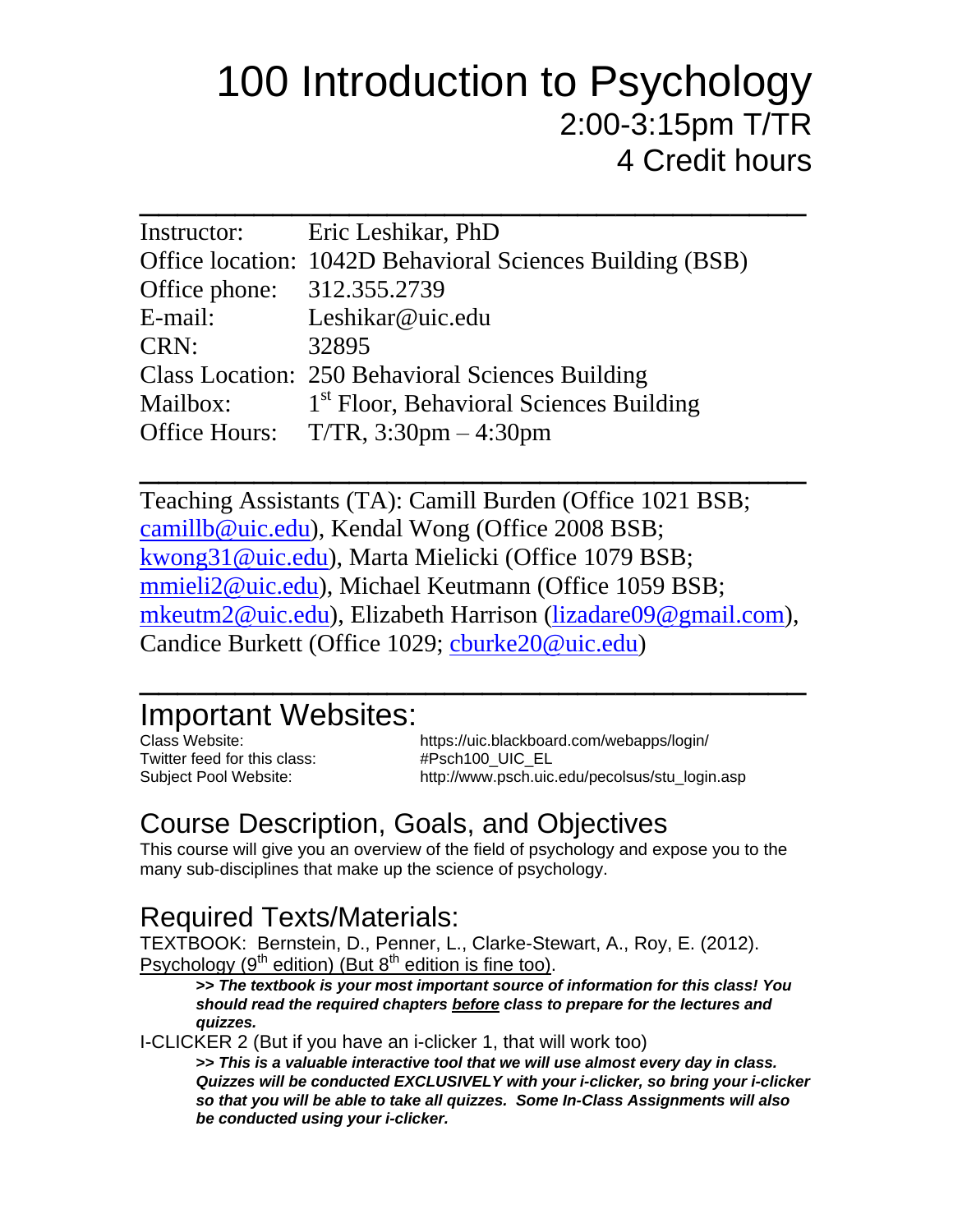### Optional Material:

Study Guide for Bernstein/Penner/Clarke-Stewart/Roy's Psychology, 9th, 2012 **>>** *The study guide has sample questions of the type I like to use on quizzes and tests. This is a good way to test your comprehension when you prepare for quizzes and tests.*

#### What to bring to class everyday:

i-clicker pen/pencil paper

#### What you cannot use in class:

Laptops, ipads, etc. Cell phones

### Course Policies

### Lecture Attendance Policy:

You will be responsible for material presented both in class and in the textbook, so it is in your best interest to attend class. While attendance is not mandatory it is **strongly** encouraged. If you miss class, please check with Camill Burden (Teaching Assistant), or with me, to pick up any handouts that you may have missed. Please make sure to **arrive on time**. Given the arrangement of the class room, it is disruptive if you walk in late. If you need to leave class early, please make sure that you sit as close to the door as possible so that you do not disrupt the class when leaving.

### Discussion Section:

In addition to attending lecture, you also will be attending a discussion section. Critical information for the class will be presented in your discussion section, so you are strongly encouraged to attend. Attendance will be taken in your discussion section.

### Grades:

There will be a total of 470 possible points you can earn in this class. Scores earned by students in sections taught by other instructors have no effect on the calculation of your grade. In addition, there is no extra credit in this course.

| 3 (out of 4) Exams (80 points each)          | 240 | points |
|----------------------------------------------|-----|--------|
| 6 (out of 8) Quizzes (10 points each)        | 60  | points |
| <b>First Assignment</b>                      |     | points |
| 5 In-Class Assignments (5 points each)       |     | points |
| 2 Papers (30 points each)                    |     | points |
| 8 Discussion Section points (5 points each)  | 40  | points |
| 8 Psychology Experience Credits (5 pts each) | 40  | points |
|                                              | 470 | points |

#### Exams:

The exams are multiple-choice. Each exam is worth 80 points. Exams 1-3 will be held during class (see course schedule on last page of this syllabus). Exam 4 will be held during finals week (location and time will be announced later in the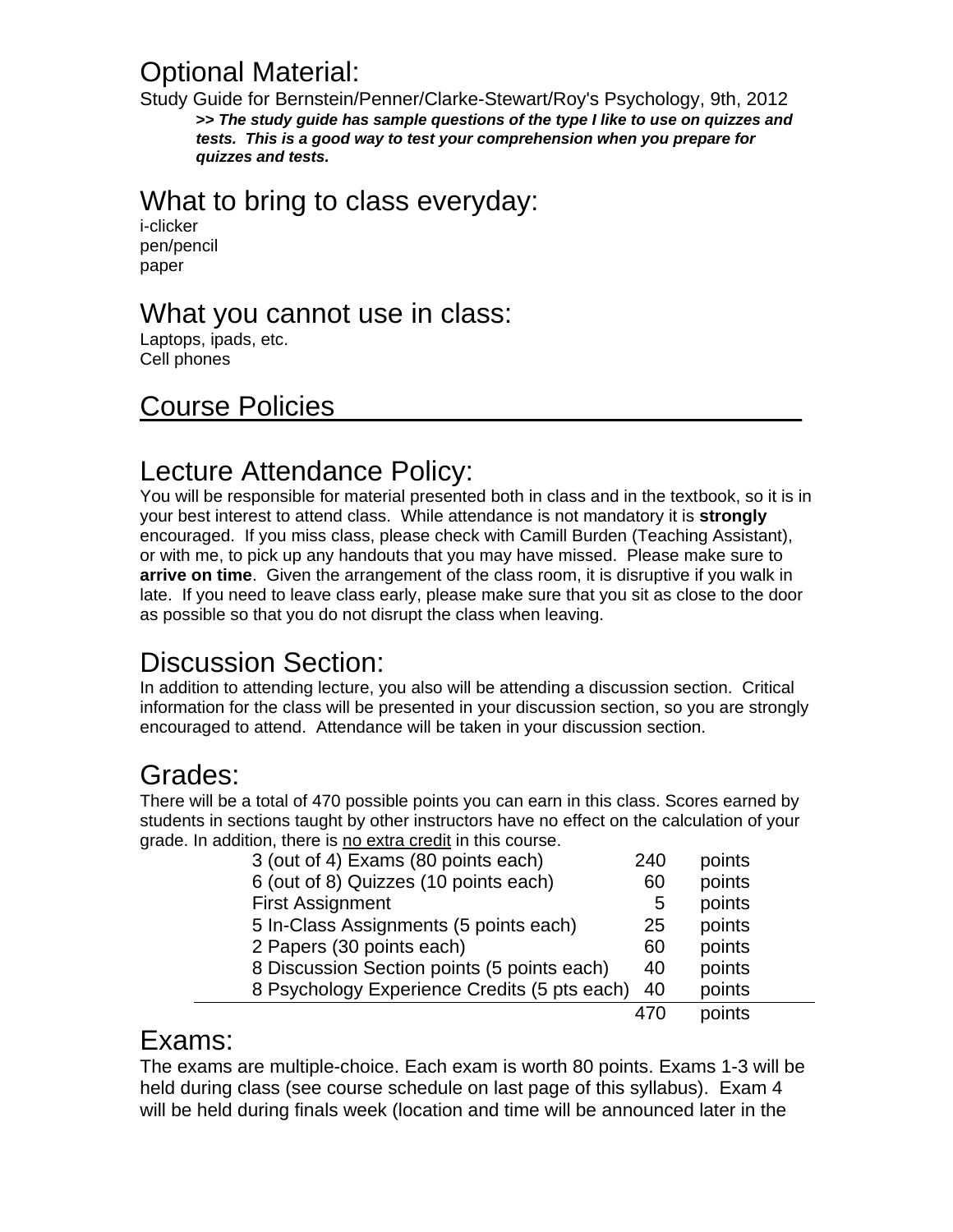semester). Please note that Exam 4 (final exam) is not cumulative. When calculating your grade at the end of the semester, I will drop your lowest exam grade. Therefore, there are NO make-up exams. Missed exams will be counted as a zero and subject to the drop policy. To get the highest possible grade in class, it is in your best interest to take all 4 exams.

Exam 2: covers Ch. 5, 6, 7, 9

Exam 1: **covers Ch.** 1, 2, 3, 4 Exam 3: covers Ch. 12, 8, 11, 14 Exam 4 (Final Exam): covers Ch. 17, 18, 15, 16

#### Quizzes:

A total of 8 quizzes consisting of 10 multiple-choice questions each will be given during the semester. Quizzes will be conducted in class using i-clickers. Your top 6 quizzes will count towards your grade; the other 2 will be dropped. Because of this, no make-up quizzes will be given. Missed quizzes will be counted as a zero and subject to the drop policy. Quiz dates on the schedule are tentative; official quiz dates will be announced in class. Quizzes can take place anytime during the lecture (at the beginning, middle, or end of class), therefore it is in your best interest to stay for the entire lecture.

### Quiz Grade Challenge:

If you want to dispute an answer on a quiz, you will need to fill out the Request to Review Quiz form. On the form you will have to list what quiz answer you are disputing, and the relevant material in the book that supports your answer. Print out the form and hand the paper copy to me. You will have one week from the time you take the quiz to submit a quiz grade challenge. If I accept your dispute, you will receive full credit for the question you challenged. A similar form will be available for the first three exams.

# In-Class Assignments:

From time to time throughout the semester, an in-class assignment will be given related to the material presented in lecture that day. The in-class assignments will be of various formats and will not be announced ahead of time. In-class assignments will be worth 5 points each and will be graded on a credit/no-credit basis meaning that you have to be present in class to receive credit for the assignment that day. It is in your best interest, therefore, to attend class as much as possible. Each in-class assignment will be worth 5 points; the total amount of points that you can earn from the in-class assignment will be capped at 25 points.

### Discussion Section Points:

Each week your TA will take attendance in class. You will receive 5 points for every class you attend up to a maximum of 8 classes totaling 40 points.

### Psychology Experience Credits (PEC):

As part of this course, you are required to earn 8 Psychology Experience Credits (PECs) by any of three methods: (1) participating as a subject in Institutional Review Board (IRB)-approved research studies conducted under the supervision of Psychology Department faculty, (2) participating as a simulated client in one or more professional training sessions conducted by advanced undergraduate and graduate students in psychology, and/or (3) writing summaries of published empirical research using the resources of UIC's Daley Library. You can earn all 8 PECs by any one of these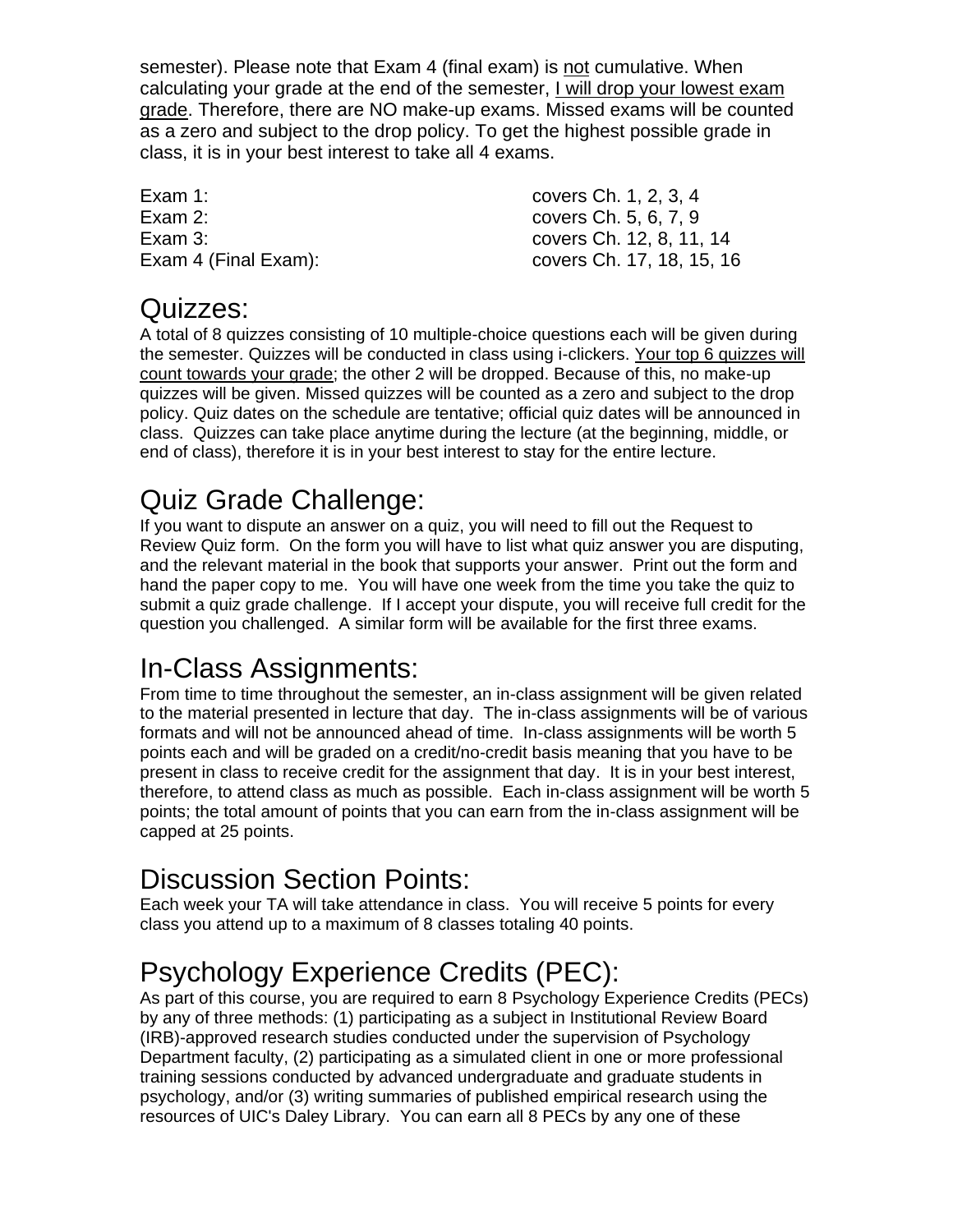methods, or you may earn some PECs by each method. More information that explains each of these methods in great detail will be given to you during lecture on Thursday, January 16<sup>th</sup>, and Thursday January 23<sup>rd</sup>.

### Papers: Applying Psychological Science

There will be two papers you will need to complete in this course; more information will be given to you by the Teaching Assistant (TA) for your discussion section. If you have any questions about the papers ask your teaching assistant first, and if you still have a question after talking to your TA you can ask me. Deadlines for each paper will be announced in class.

#### How you will be graded:

At the end of the semester, I will calculate the MEAN point total for the top 10% of students in the class. Then, I will assign point cut-offs based on that MEAN as follows:

 $A = 90\%$  of MEAN  $B = 80\%$  of MEAN  $C = 70%$  of MEAN  $D = 60\%$  of MEAN F = 59% of MEAN and BELOW

### Academic Integrity:

As an academic community, UIC is committed to providing an environment in which research, learning, and scholarship can flourish and in which all endeavors are guided by academic and professional integrity. All members of the campus community– students, staff, faculty, and administrators–share the responsibility of insuring that these standards are upheld so that such an environment exists. Instances of academic misconduct by students will be handled pursuant to the Student Disciplinary Policy: <http://www.uic.edu/depts/dos/studentconduct.html>

Please don't cheat in any form in this class.

### Religious Holidays:

If you wish to observe a religious holidays sometime in the semester, you should notify me (Eric Leshikar) by Friday, January 24<sup>th</sup> of the date you will be absent. I will make every reasonable effort to honor your request.

<http://www.uic.edu/depts/oae/docs/ReligiousHolidaysFY20122014.pdf>

### Academic Deadlines:

Please see the following for a list of important academic deadlines this semester: <http://grad.uic.edu/cms/?pid=1000222>

### Disability Accommodation:

The University of Illinois at Chicago is committed to maintaining a barrier-free environment so that students with disabilities can fully access programs, courses, services, and activities at UIC. Students with disabilities who require accommodations for access to and/or participation in this course are welcome, but must be registered with the Disability Resource Center (DRC). You may contact DRC at 312-413-2183 (v) or 312-413-0123 (TTY) and consult the following:

[http://www.uic.edu/depts/oaa/disability\\_resources/faq/accommodations.html.](http://www.uic.edu/depts/oaa/disability_resources/faq/accommodations.html)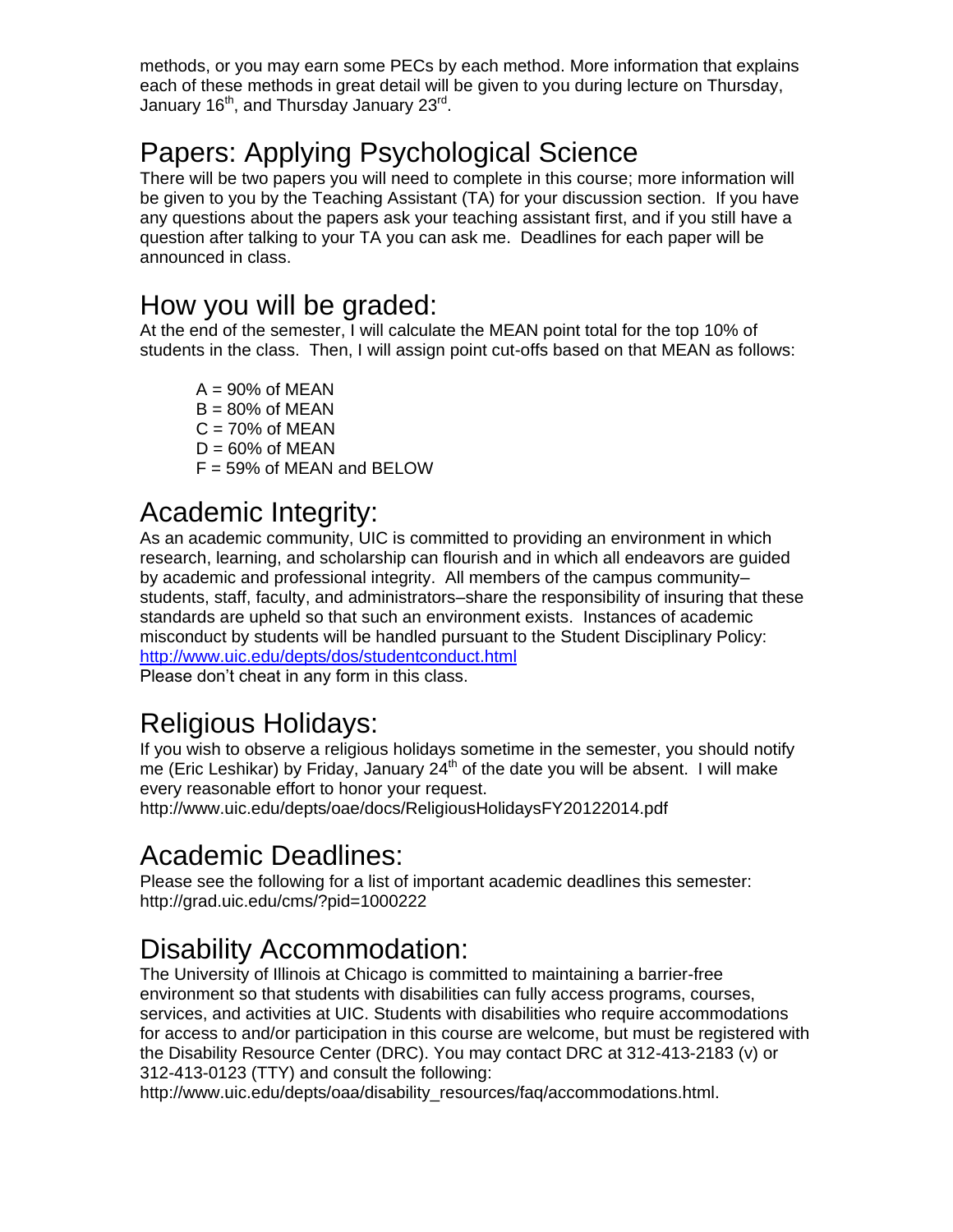# The Writing Center:

The center is located in Grant Hall 105, and offers one-on-one consultation with student writers who need help developing ideas, or need advice, guidance or additional instruction on any aspects of writing in any class. Tutors are prepared to spend fifty minutes per appointment, and there is no limit to the number of tutoring sessions you are allowed each semester. Make an appointment and be on time! For an appointment, call the Writing Center at (312) 413-2206, or stop by room 105 of Grant Hall. Visit the Writing Center website at [www.uic.edu/depts/engl/writing](http://www.uic.edu/depts/engl/writing) for more information.

# UIC Computer Labs:

Computer labs are available throughout campus where you may write and/or print out your work. For a list of labs and the hours they're open, go to: www.accc.uic.edu/pclabs NOTE: Make sure you allow plenty of time to print out papers. Sometimes labs have long lines of students waiting for access.

# The Academic Center for Excellence:

The center can help if you feel you need more individualized instruction in reading and/or writing, study skills, time management, etc. Phone: (312) 413-0031.

### Miscellaneous:

Cell phone use of any kind is prohibited in the classroom.

Conversations with your classmates during class are very distracting; please don't talk in class during lectures or when others are speaking.

Please do not bring food that will be a distraction (smelly food, noisy wrappers, etc.) Laptop/ipad use is not allowed in the classroom.